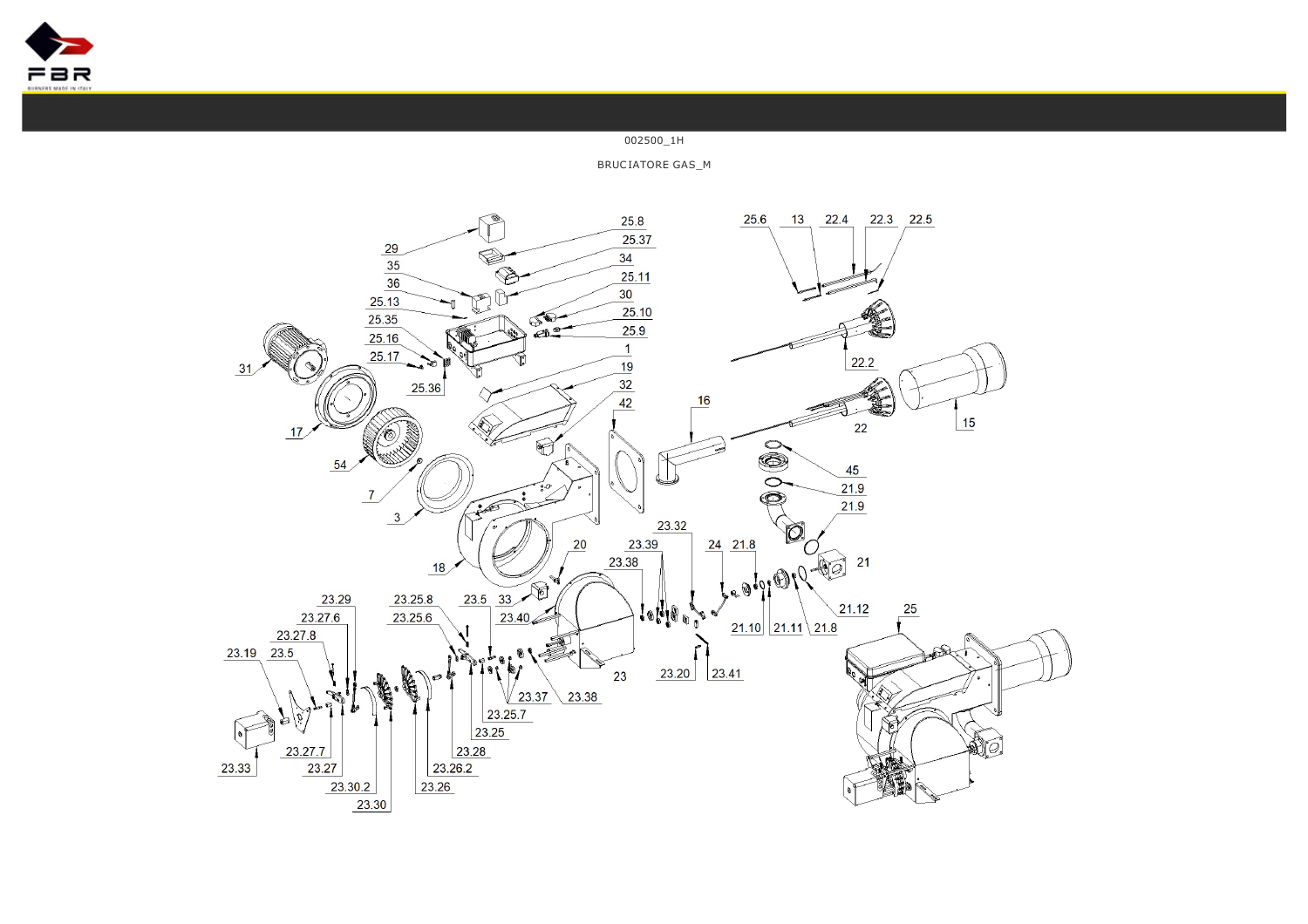

| BRUCIATORE GAS M |  |
|------------------|--|
|------------------|--|

| Pos.            | Codice Descrizione                                               | Quantità<br>minima<br>rdinabile |
|-----------------|------------------------------------------------------------------|---------------------------------|
| $\mathbf{1}$    | 011222 VISORE SPIONCINO                                          | 1                               |
| $\overline{3}$  | 021828 CONVOGLIATORE Di250x60                                    | 1                               |
| $7\overline{ }$ | 032554 RONDELLA FISSAGGIO VENTOLA D28                            | $\mathbf{1}$                    |
| 13              | 040291 CAVO A.T. CARBONIO Sez.1-D7 D6.35-D4                      | $\mathbf{1}$                    |
| 15              | 052504 BOCCAGLIO Gr.Sald.                                        | $\mathbf{1}$                    |
| 16              | 052649 GOMITO GAS Gr.Sald.                                       | $\mathbf{1}$                    |
| 17              | 052652 SUPPORTO MOTORE Gr.Sald.                                  | $\mathbf{1}$                    |
| 18              | 052763 CHIOCCIOLA Gr.Sald.                                       | 1                               |
| 19              | 052773 COPERCHIO CHIOCCIOLA Gr.Sald.                             | $\mathbf{1}$                    |
| 20              | 052775 ATTACCO PRESSOSTATO ARIA Gr.Sald.                         | $\mathbf{1}$                    |
| 21              | 053113 Gr.MODULAZIONE GAS                                        | $\mathbf{1}$                    |
| 21.10           | 252037 OR 3175 D44.12x2.62-VITON                                 | $\mathbf{1}$                    |
| 21.11           | 252040 GUARNIZIONE GAT-A 12.0X 28.0X 7.0 NBR75 ANELLO DPSM 12287 | $\mathbf{1}$                    |
| 21.12           | 252042 OR 4312 D78.97x3.53-VITON                                 | $\mathbf{1}$                    |
| 21.8            | 220007 CUSCINETTO SKF 6001-2RS1                                  | $\mathbf{1}$                    |
| 21.9            | 252024 OR 4337 D85.32x3.53-VITON                                 | $\mathbf{1}$                    |
| 22              | 053138 KIT TESTA                                                 | $\mathbf{1}$                    |
| 22.2            | 052648 TESTA Gr.Sald.                                            | 1                               |
| 22.3            | 133248 ELETTRODO ACCENSIONE                                      | $\mathbf{1}$                    |
| 22.4            | 133249 SONDA DI IONIZZAZIONE                                     | $\mathbf{1}$                    |
| 22.5            | 133250 ELETTRODO DI MASSA                                        | $\mathbf{1}$                    |
| 23              | 053368_2 Gr.PRESA ARIA (SQM 50)                                  | $\mathbf{1}$                    |
| 23.19           | 033891 GIUNTO SERVOMOTORE D12-CH                                 | $\mathbf{1}$                    |
| 23.20           | 034080 PERNO TENSIONA MOLLA                                      | 1                               |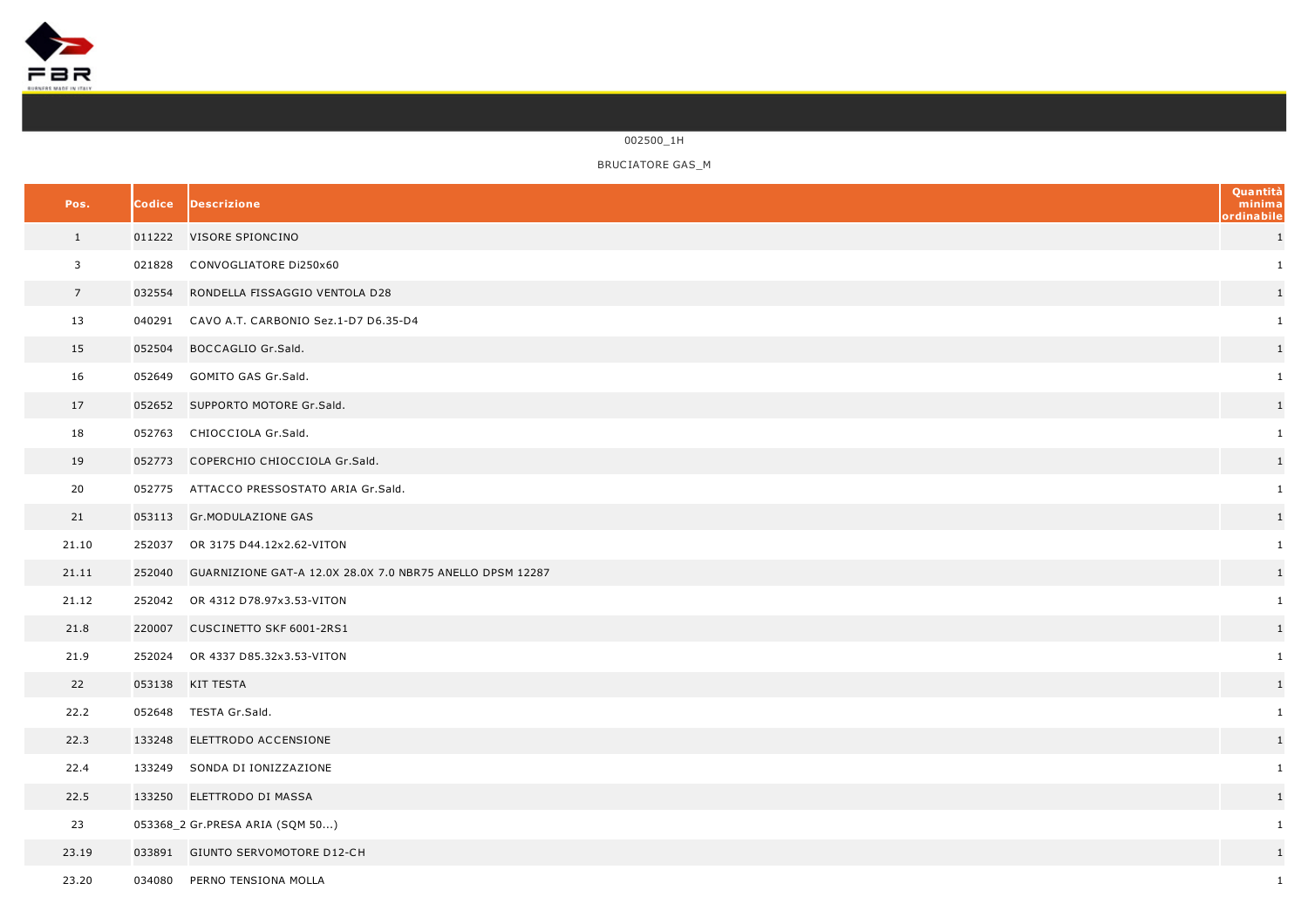

| BRUCIATORE GAS M |  |
|------------------|--|
|------------------|--|

| Pos.    |                | Codice Descrizione                                          | Quantità<br>minima<br>rdinabile |
|---------|----------------|-------------------------------------------------------------|---------------------------------|
| 23.25   | 053110 Gr.LEVA |                                                             | 1                               |
| 23.25.6 |                | 220001 CUSCINETTO SKF 625-2Z                                | $\mathbf{1}$                    |
| 23.25.7 |                | 220008 BOCCOLA CILINDRICA BRONZO SINTERIZZATO D12x18x25     | $\mathbf{1}$                    |
| 23.25.8 |                | 244205 MOLLA AD ELICA CILINDRICA DI COMPRESSIONE 1.8x9.6x31 | 1                               |
| 23.26   |                | 053125 Gr.SETTORE CAMME                                     | 1                               |
| 23.26.2 |                | 021878 CAMME VARIABILE                                      | $\overline{2}$                  |
| 23.27   | 053343 Gr.LEVA |                                                             | $\mathbf{1}$                    |
| 23.27.6 |                | 220001 CUSCINETTO SKF 625-2Z                                | 1                               |
| 23.27.7 |                | 220008 BOCCOLA CILINDRICA BRONZO SINTERIZZATO D12x18x25     | $\mathbf{1}$                    |
| 23.27.8 |                | 244205 MOLLA AD ELICA CILINDRICA DI COMPRESSIONE 1.8x9.6x31 | 1                               |
| 23.28   |                | 053349 Gr.BIELLA                                            | $\mathbf{1}$                    |
| 23.29   |                | 053350 Gr.BIELLA                                            | $\mathbf{1}$                    |
| 23.30   |                | 053356 Gr.SETTORE CAMME                                     | $\mathbf{1}$                    |
| 23.30.2 |                | 021878 CAMME VARIABILE                                      | $\overline{2}$                  |
| 23.32   |                | 053369 Gr.BIELLA                                            | $\mathbf{1}$                    |
| 23.33   |                | 183646 SERVOMOTORE SIEMENS SQM 50.482A2 230V-50:60Hz        | 1                               |
| 23.37   |                | 220004 BOCCOLA FLANGIATA FB1 D10x12x18x1x9                  | $\mathbf{1}$                    |
| 23.38   |                | 220007 CUSCINETTO SKF 6001-2RS1                             | 1                               |
| 23.39   |                | 220013 CUSCINETTO SKF 6200-2Z                               | 1                               |
| 23.40   |                | 229777 GUARNIZIONE ADESIVA 10x5                             | 1                               |
| 23.41   |                | 244506 MOLLA AD ELICA CILINDRICA DI TRAZIONE 1x7.8x81.6     | 1                               |
| 23.5    |                | 031209 PERNO PALETTA                                        | 1                               |
| 24      |                | 053420 Gr.BIELLA                                            | 1                               |
| 25      |                | 060217 CABLAGGIO BRUCIATORE 3ac400V-1Nac230V-50Hz           | $\mathbf{1}$                    |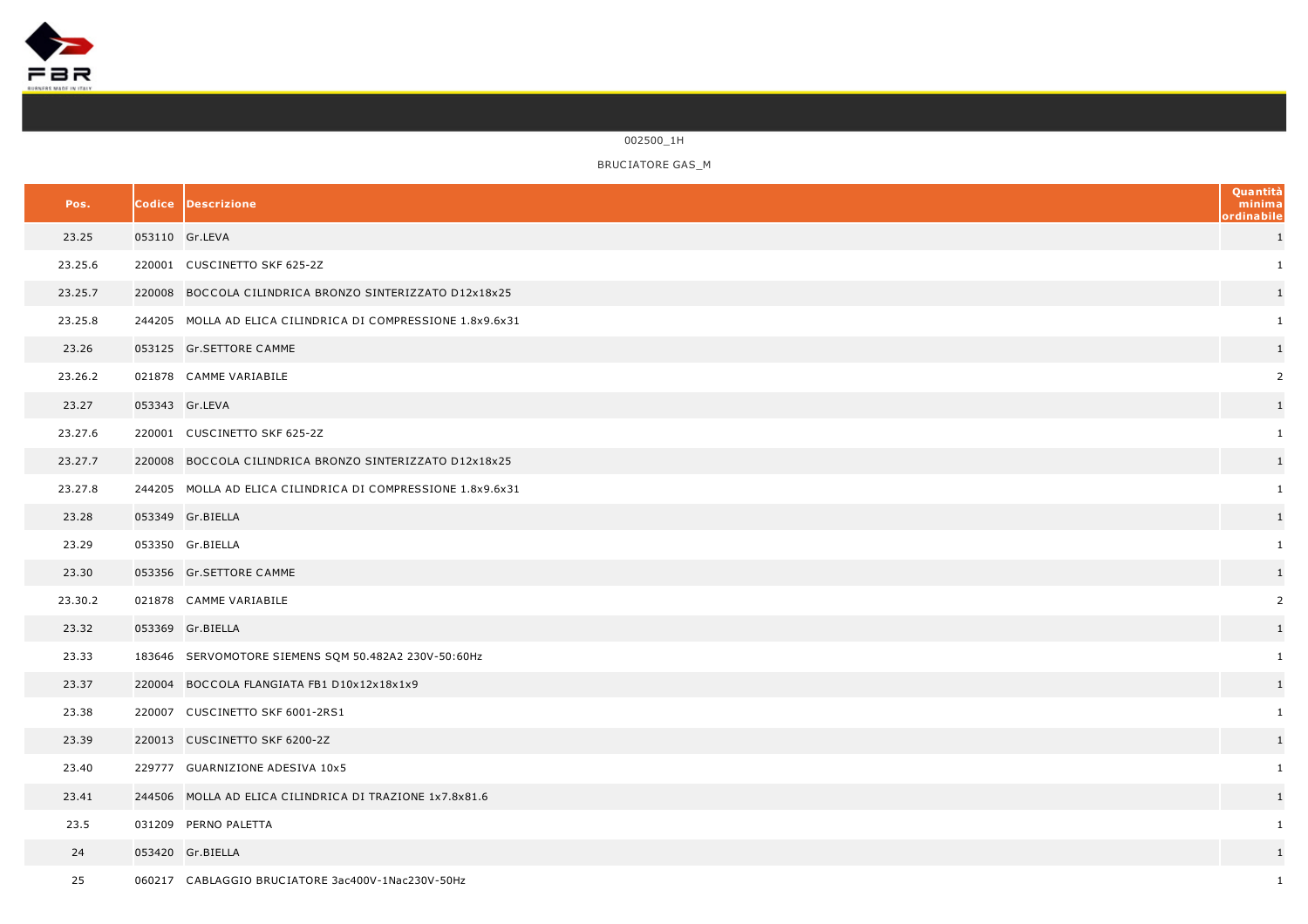

| BRUCIATORE GAS M |  |
|------------------|--|
|------------------|--|

| Pos.  | <b>Codice</b> | Descrizione                                                          | Quantità<br>minima<br>rdinabile |
|-------|---------------|----------------------------------------------------------------------|---------------------------------|
| 25.10 |               | 118433 FRUTTO PRESA ILME CKF04-(4 POLI+T)                            | 1                               |
| 25.11 |               | 118438 PRESA TEKNOALFA (6 POLI.T)                                    | 1                               |
| 25.13 |               | 139220 FUSIBILE IN VETRO D5x20F-5A-250V RAPIDO                       | $\mathbf{1}$                    |
| 25.16 |               | 148000 INTERRUTTORE UNIPOLARE A LEVETTA                              | 1                               |
| 25.17 |               | 148009 COPERCHIO COMANDO A LEVETTA                                   | $\mathbf{1}$                    |
| 25.35 |               | 183550_2 SPIA LUMINOSA VERDE D6 27001000B7 230VAC-90°C               | $\mathbf{1}$                    |
| 25.36 |               | 183550 SPIA LUMINOSA ROSSA D6 5002850 TB-06R-SU3+LENTE 230VAC-903C   | $\mathbf{1}$                    |
| 25.37 |               | 191341_3 TRASF. COFI TRS820P-8-D4 1x8kv.20mA-ED25%:4min 230V-50Hz 1A | $\mathbf{1}$                    |
| 25.6  |               | 040277 CAVO SONDA                                                    | $\mathbf{1}$                    |
| 25.8  | 111005        | BASE APP. SIEMENS LFL AGM410.490.550                                 | 1                               |
| 25.9  |               | 118432 CUSTODIA MOBILE BIANCA 1 LEVA ILME CK03VG                     | $\mathbf{1}$                    |
| 26    |               | 073027 MANUALE ISTRUZIONI GAS _M IT FBR-                             | $\mathbf{1}$                    |
| 27    |               | 076013 DICH. DI CONFORMITA - IGEFD FBR-                              | $\mathbf{1}$                    |
| 28    |               | 078017_5 SC.ELET.BRUCIATORE _M IGEF 3ac400V-1Nac230V-50Hz SL-SQM     | $\mathbf{1}$                    |
| 29    |               | 104005_2 APP. SIEMENS LFL1.333 230V-50:60Hz                          | $\mathbf{1}$                    |
| 29.1  |               | 077054 MANUALE ISTRUZIONI APP. - - SIEMENS-N7451                     | $\mathbf{1}$                    |
| 30    |               | 118437 SPINA TEKNOALFA (6 POLI.T)                                    | $\mathbf{1}$                    |
| 31    |               | 158882 MOTORE CIMA MEC 112-B5-2P 5.5KW 230:400V-50:60Hz-21.3:12.3A-  | $\mathbf{1}$                    |
| 32    |               | 172108_2 PRESSOSTATO KROM DG50B-3 2.5-50mbar                         | $\mathbf{1}$                    |
| 33    |               | 172113_2 PRESSOSTATO KROM DG10B-3 1-10mbar                           | 1                               |
| 34    |               | 176016 RELE TERMICO LOVATO RF38.1400 (9-14A)                         | $\mathbf{1}$                    |
| 35    |               | 190014_2 CONTATTORE LOVATO BF26.00 A230 AC3=26A 230V-50:60Hz         | $\mathbf{1}$                    |
| 36    |               | 191342 FILTRO RAD. FC710Y2F 0.1uF(X2)+2x4-7nF+2.2MOhm-250V           | $\mathbf{1}$                    |
| 42    |               | 229710 GUARNIZIONE FLANGIA BRUCIATORE                                | $\mathbf{1}$                    |